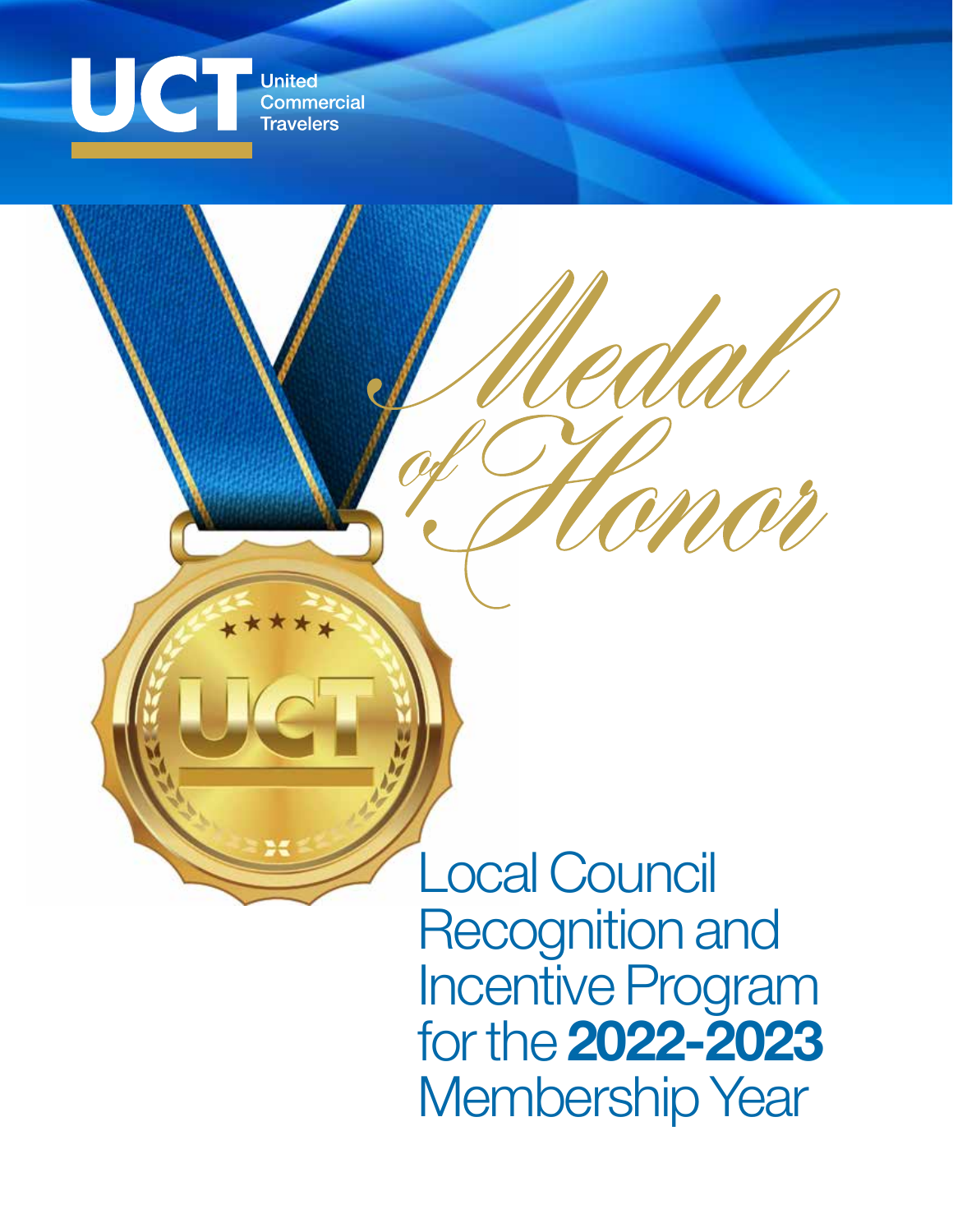UCT Medal of Honor Program

# UCT's Medal of Honor Program

United Commercial **Travelers** 

UCT's Medal of Honor Program is designed to provide your council with an incentive to increase active participation in three areas: maintaining fraternal traditions, participating in community service through volunteering and making donations, and creating UCT and local council awareness through traditional and social media.

The program runs annually from **April 1 to March 31** of the next year, and gives set requirements to strive to achieve on four award levels – platinum, gold, silver and bronze medals of honor.

| Award amount for each level earned: |                    |                      |                      |  |
|-------------------------------------|--------------------|----------------------|----------------------|--|
| <b>PLATINUM: \$500</b>              | <b>GOLD: \$300</b> | <b>SILVER: \$200</b> | <b>BRONZE: \$100</b> |  |
| + certificate                       | + certificate      | + certificate        | + certificate        |  |

■ Each council may use the award money however members want, though most councils use at least part of the monetary award to support council activities and local community service projects.

Medal winners will be recognized at the UCT convention and featured in *The Sample Case* magazine. Councils will be recognized only for the highest level achieved. To be eligible, your council **MUST**:

- **Achieve the total number of points** specified for the medal level you are striving for.
- **Meet the mandatory program requirements** specified for the medal level you want to attain. These requirements include:
	- holding a specific number of council meetings,
	- achieving a net gain in membership and
	- submitting annual reports to the home office.

The exceptions are the Bronze and Silver medal levels, which require only the submission of annual reports.

- **Meet the specified additional points** for the medal level you aspire to by engaging in chosen activities in the Fraternal, Community Service/Donations and UCT/Local Council Awareness categories.
- **Submit documentation** for all requirements and activities accomplished in a folder, binder or digitally and submit it to the home office by **no later than May 1**. *See How to Set Up Your Medal of Honor Program Binder instructions on Page 10.*

That's it. It's really that simple, so why not start planning now for the medal level your council would like to achieve? If you have questions or want more details, contact us at:

**Linda Fisher Kate Chillinsky** 

**800.848.0123 x1130 800.848.0123 x1148** lfisher@uct.org kchillinsky@uct.org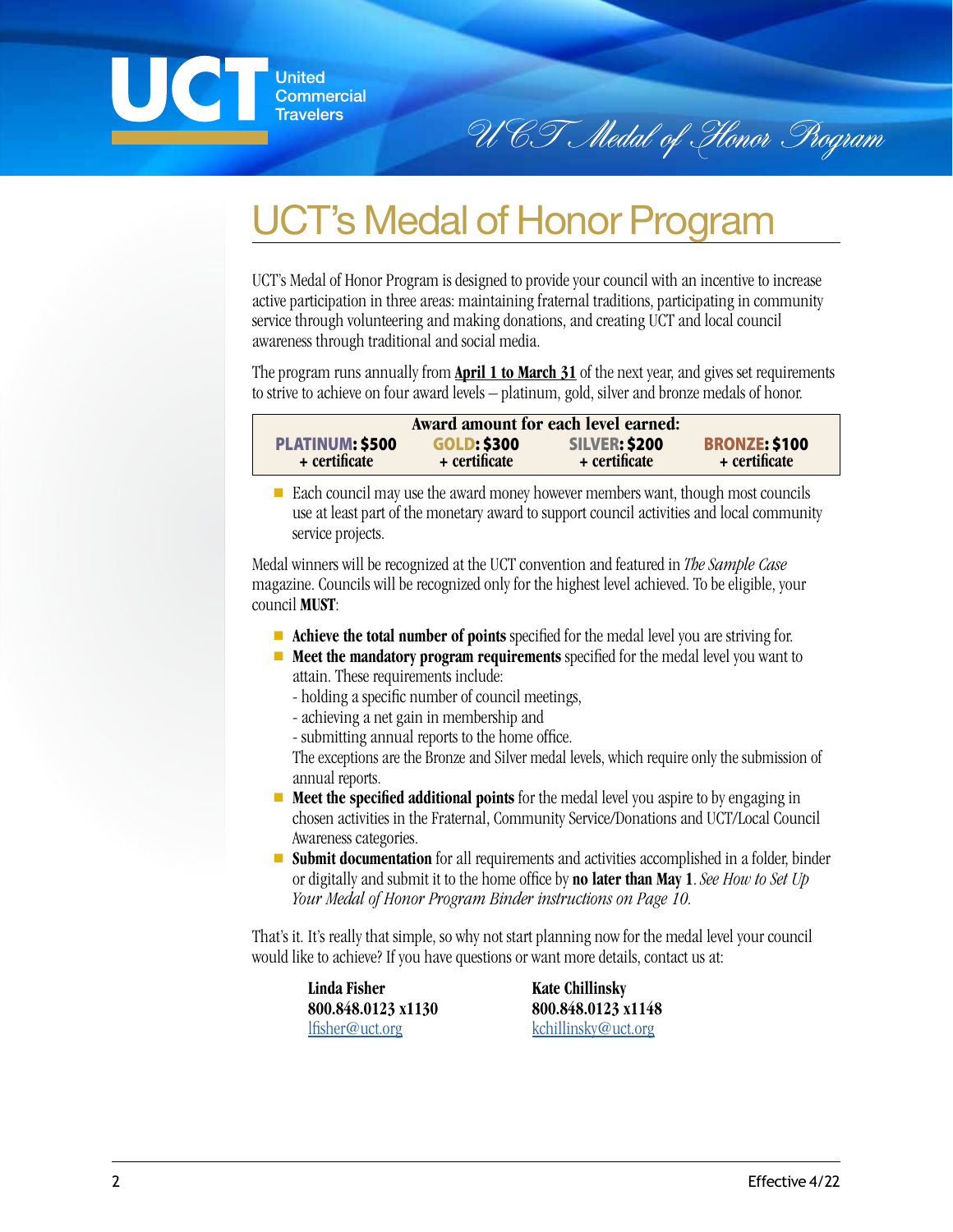

# Medal of Honor Program Overview

UCT Medal of Honor Program

| <b>Mandatory Requirements</b>                                                                                                                                                                                                                                    | PLATINUM<br>$$500+$<br>Certificate | <b>GOLD</b><br>$$300 +$<br>Certificate | <b>SILVER</b><br>$$200 +$<br>Certificate | <b>BRONZE</b><br>$$100+$<br><b>Certificate</b> |
|------------------------------------------------------------------------------------------------------------------------------------------------------------------------------------------------------------------------------------------------------------------|------------------------------------|----------------------------------------|------------------------------------------|------------------------------------------------|
| Must have a net gain in fraternal members<br>for the membership year (1 point)                                                                                                                                                                                   | Yes                                | <b>Yes</b>                             | No<br>(new for<br>this year)             | <b>No</b>                                      |
| Must hold the minimum council meetings<br>during the membership year (1 point)                                                                                                                                                                                   | 6                                  | 4                                      | 2                                        |                                                |
| Must submit a <b>local council activity report</b> to<br>the home office by <b>March 1</b> (1 point)                                                                                                                                                             | Yes                                | <b>Yes</b>                             | <b>Yes</b>                               | <b>Yes</b>                                     |
| Must submit <b>local council officers</b> to the home<br>office by <b><u>June 1</u></b> $(1 \text{ point})$                                                                                                                                                      | Yes                                | <b>Yes</b>                             | <b>Yes</b>                               | <b>Yes</b>                                     |
| <b>Elective Activities</b><br>Total points accumulated during the<br>membership year for activities detailed in these<br>guidelines (Fraternal, Community Service/<br>Donations and UCT/Local Council Awareness -<br>maximum 4 points possible in each category) | 10                                 | 8                                      | 6                                        | 3                                              |
| Minimum total points required                                                                                                                                                                                                                                    | 14                                 | 12                                     | 9                                        | 6                                              |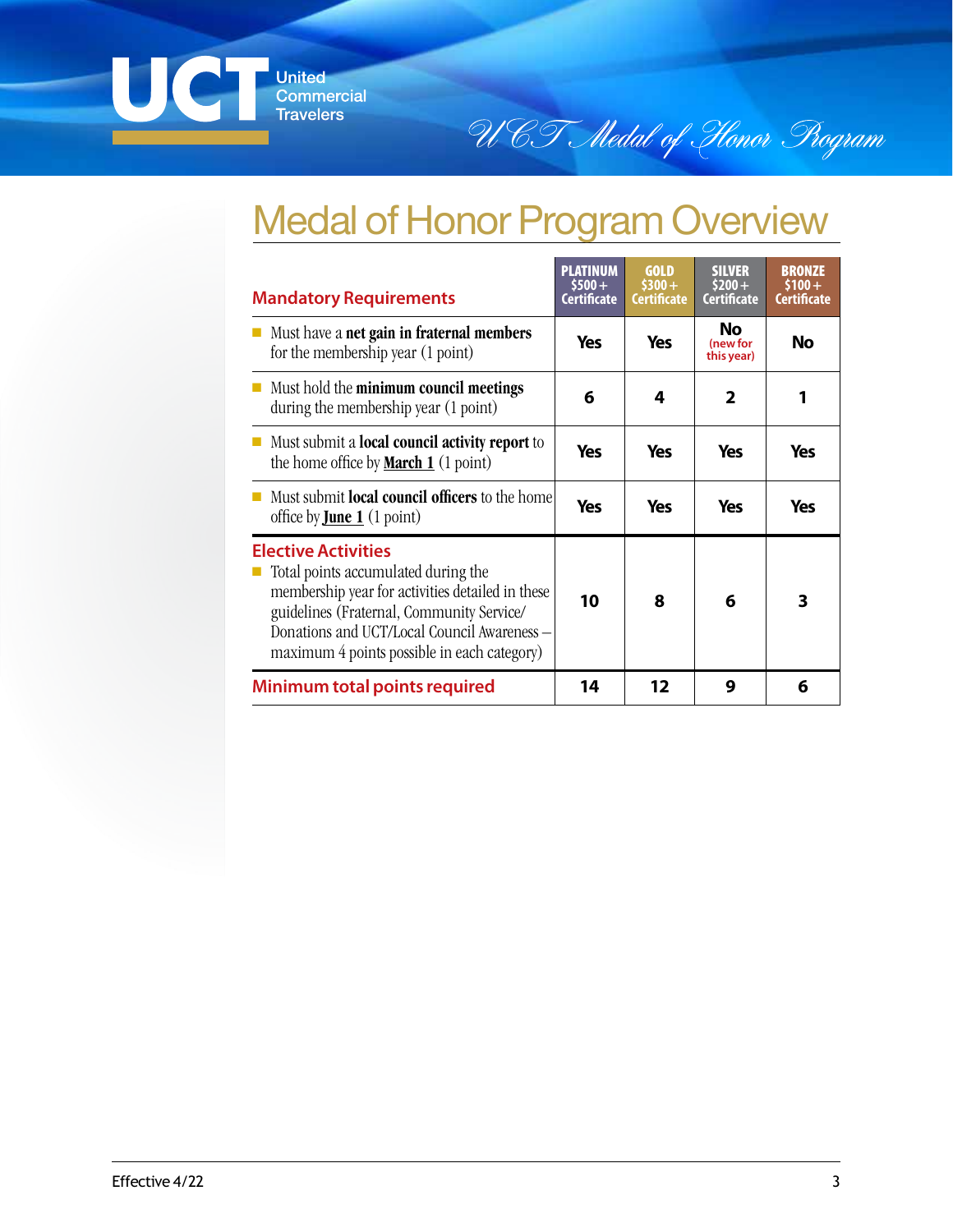UC **United Commercial Travelers** 

UCT Medal of Honor Program

# How to Earn Points

Listed below are the program requirements for each medal level, along with suggested activities, events, projects and donations for each of the categories A) Fraternal, B) Community Service/ Donations and C) UCT/Local Council Awareness. In addition to the points gained from the program mandatory requirements, councils need to acquire points from the different categories in order to meet the overall points for each medal level.

# **Mandatory Program Requirement Points**

#### **• Council meetings**

Conduct a minimum of: **6** for a platinum medal, **4** for a gold medal, **2** for a silver medal, and **1** for a bronze medal. A council meeting in this context is a regularly scheduled meeting held for all members in a physical location or through a conference call. Cyber meetings also count as do executive committee meetings. This requirement will be enforced for councils striving for platinum, gold or silver Medals of Honor. It is not required for the bronze medal.

**Documentation:** Include copies of your council's meeting minutes in your Medal of Honor folder or binder. **Do not send them individually to the home office.**

#### **• Membership gain**

Councils working toward **platinum or gold medals MUST have a net gain in fraternal members** for the membership year April 1 through March 31. This is NOT required for the silver or bronze medal. Member deaths do not count against council numbers when determining membership gain and neither do member transfers. Special consideration may be given for council mergers.

**Documentation:** Membership gain will be determined at the home office after March 31.

#### **• Reports to the home office**

Councils working toward platinum, gold, silver and bronze medals MUST submit their annual local council activity report and local council officer form by the dates specified. These reports are sent annually by the home office to the local council secretary. Contact us if you have questions about the report and/or form. Any council that does not submit reports will not be eligible for the Medal of Honor Program.

**Documentation:** Include copies of the report and form in your Medal of Honor folder or binder.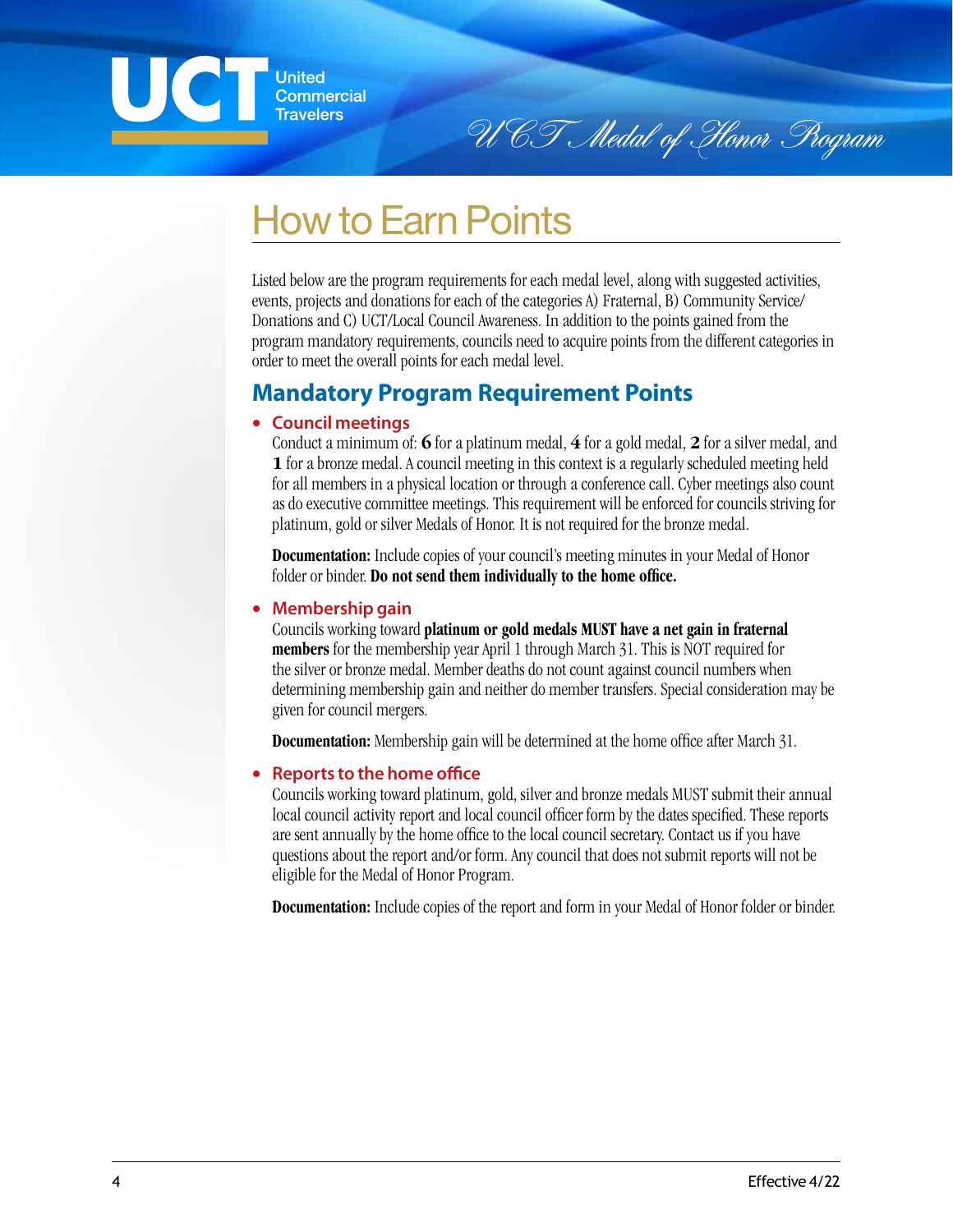

**Commercial Travelers** 

UCT Medal of Honor Program

# **Earning Elective Activity Points**

## **A. Fraternal Category**

Each activity in this category is worth one point. You may accumulate up to 4 points in this category by holding up to 4 fraternal activities, which can include, but aren't limited to, special presentations, social gatherings, New Member Outreach Program events, benefits meetings, guest speakers, etc., depending on what works best for your local council.

**Example:** If your council holds an event, in-person, by phone or online, to recognize 50-year members, installs new officers, sponsors a member under age 50, and sponsors a holiday party, it will be awarded 4 points.

**Please note that installing new officers, sponsoring guest speakers, and holding social hours, New Member Outreach Programs, and Know Your Benefit Nights may all be done via phone or video conference. Purchasing anniversary awards to present later will be considered a presentation. Attending your regional council convention and/or UCT convention though they are held as phone or video conferences will be accepted.**

### **1. Conduct a fraternal activity.**

**Examples:** installation of council officers, recognition of new members, presentation of anniversary awards, attending regional or UCT conventions

**Documentation:** Photos, if possible, included in your Medal of Honor folder or binder

### **2. Hold a council social gathering.**

**Examples:** a social hour for new members, a council picnic, a holiday party for members, a golf outing or bowling night for members

**Documentation:** Photos included in your Medal of Honor folder or binder

#### **3. Hold a New Member Outreach Program.**

Guidelines can be obtained by visiting the Member Hub on UCT's website or by contacting the home office

**Documentation:** Copy of completed paperwork included in your Medal of Honor folder or binder

#### **4. Hold a Know Your Benefits Night.**

A Know Your Benefits Night usually takes place during a council meeting and is designed for members to share and discuss UCT's available products, benefits and discounts.

**Documentation:** Photos included in your Medal of Honor folder or binder

### **5. Sponsor a guest speaker at a council meeting.**

Your guest speaker can be from a cause or charity your council supports or a representative that can talk about financial planning, home security, cancer prevention, etc.

**Documentation:** Photos included in your Medal of Honor folder or binder

#### **6. Sponsor at least one new or reinstated member under age 50. Documentation:** Copy of the membership

application included in your Medal of Honor folder or binder

**Documentation:** Copy of nomination form included in your Medal of Honor folder or binder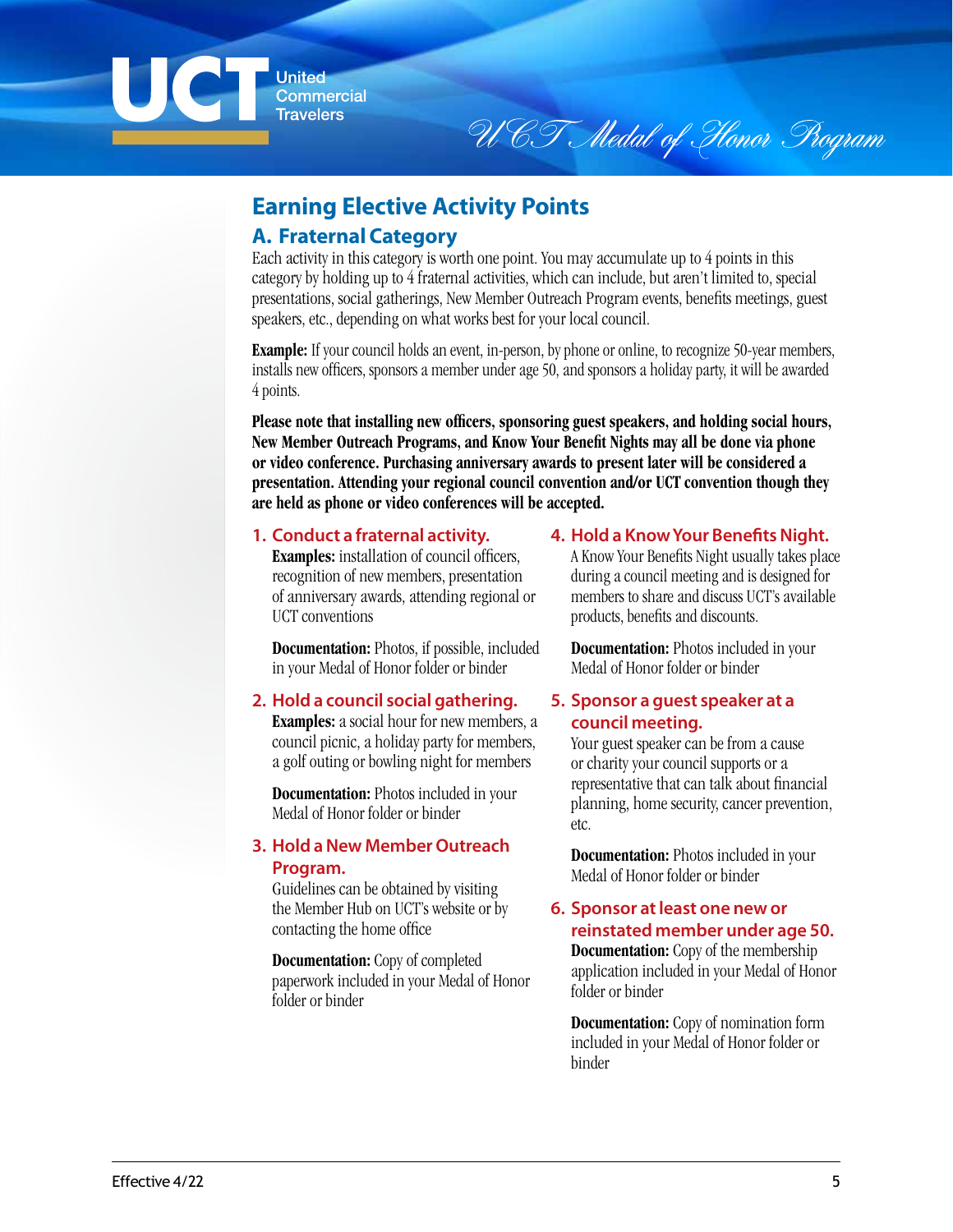## UC **United Commercial Travelers**

# **B. Community Service/Donations Category**

Each activity in this category is also worth one point. You may accumulate up to 4 points in this category by holding up to 4 community service activities or making up to 4 donations, which can include, but aren't limited to, council community service projects, volunteering in the name of UCT, coordinating a Join Hands Day project, making local, regional or home office donations, etc., depending on what works best for your local council.

**Example:** If your council holds one community service project, organizes a Join Hands Day event, works with local schools to conduct a safety poster contest, and makes three separate \$100 donations to local causes and charities, it will be awarded 4 points.

#### **1. Participate in or hold community service activities.**

Activities must be conducted as members representing UCT and can be held on behalf of any one or combination of organizations. Activities can be in the form of volunteering at an event, fundraising for a charity or cause, sponsoring sports teams, sending students to summer camps, volunteering at a homeless shelter or food bank, taking part in community clean-up and recycling projects – whatever is specifically important to your local community.

**Documentation:** Photos and/or thank you notes from causes and charities you volunteer for

#### **2. Participate in the annual Join Hands Day event.**

**Your event MUST BE reported to the home office per the Join Hands Day guidelines in order to qualify: The official day for Join Hands Day is the first Saturday in May. However, UCT councils may conduct their events at any time during the year in order to qualify.**

**Documentation:** Photos and/or copy of Join Hands Day project description form

#### **3. Hold an annual UCT Safety Poster Contest.**

**Documentation:** Photos and/or thank you note from schools

### **4. Make a minimum donation of \$250 to UCT Charities.**

U CT Medal of Honor Program

**Documentation:** Copy of check and/or thank you note from UCT Charities

#### **5. Make a minimum donation of \$250 to the Ann Marshall Scholarship Program.**

**Documentation:** Copy of check and/or thank you note from the Ann Marshall Scholarship Program

#### **6. Make a TOTAL minimum donation of \$300 to local causes or charities. Documentation:** Copy of check and/or thank you note from the causes or charities

### **7. Sponsor scholarships for local students.**

Only one point is given regardless of the number of scholarships awarded.

**Documentation:** Copy of checks distributed and/or thank you notes from students

### **8. Make a total minimum donation of \$250 in in-kind donations (supplies, food, clothing, etc.) to local charities.**

**Documentation:** Thank you notes from charities.

 $\overline{a}$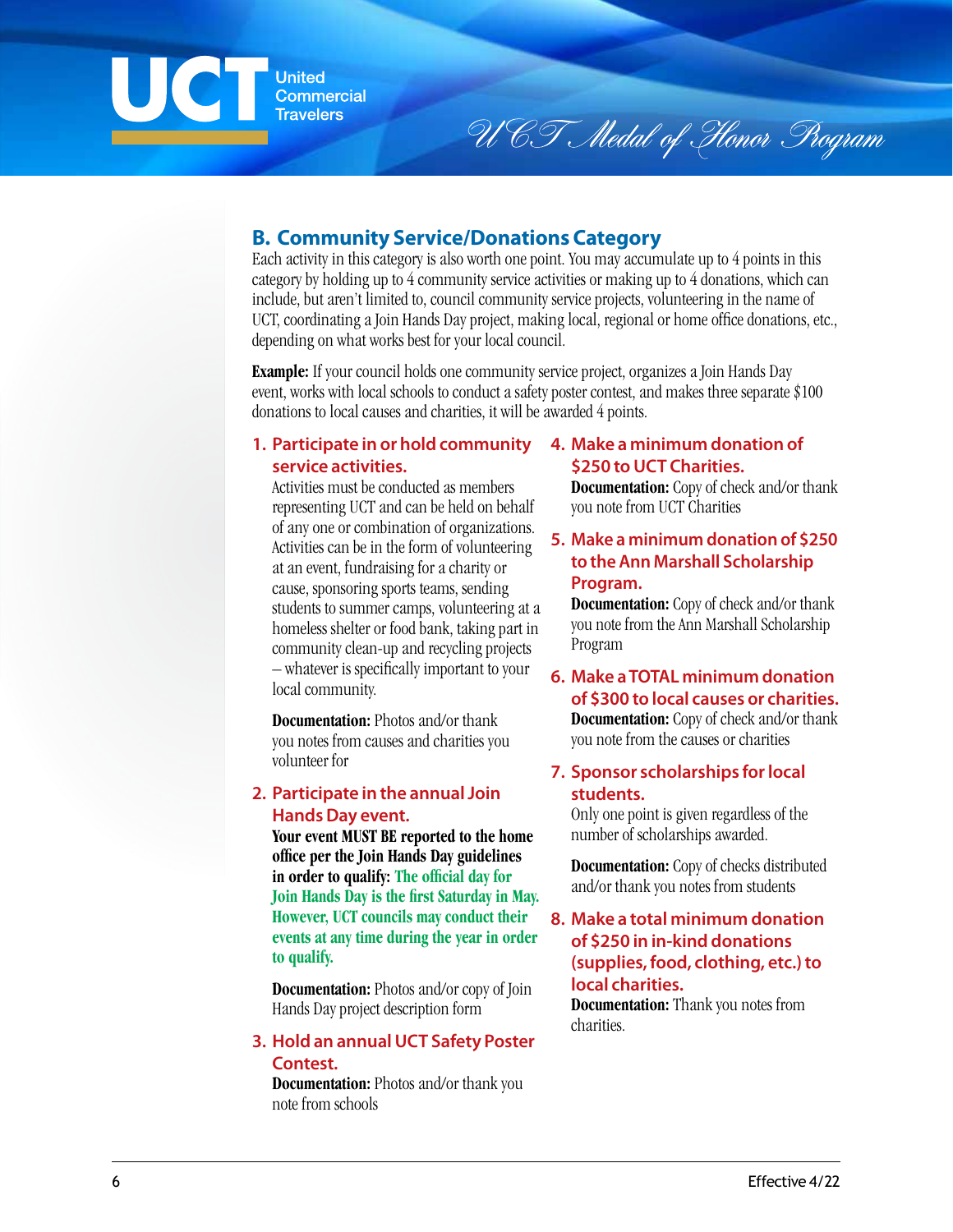

**United Commercial Travelers** 

# UCT Medal of Honor Program

## **C. UCT/Local Council Awareness Category**

Each activity in this category is also worth one point. You may accumulate up to 4 points in this category by holding up to 4 UCT/local council awareness activities, which can include, but aren't limited to, setting up/updating a Facebook page, wearing UCT T-shirts, using UCT banners, creating and distributing press releases and/or council newsletters, etc., depending on what works best for your local council.

### **1. Create and distribute a local council newsletter at least three times during the year.**

**Documentation:** Copies of newsletters included in your Medal of Honor folder or binder

#### **2. Set up and keep updated a local council Facebook page.**

If your council already has an established Facebook page, you must keep it updated during the year for this point. Examples of updates include posting local council project photos and sharing UCT home office information.

**Documentation:** Name of your Facebook page included in your Medal of Honor folder or binder so that we can check it online

**3. Promote UCT awareness during at least three events throughout the year by using local council banners, wearing UCT T-shirts, etc. Documentation:** Photos included in your Medal of Honor folder or binder

#### **4. Distribute at least 2 press releases, PSAs or media alerts promoting local council activities to local media outlets (newspapers, radio, TV) during the year.**

**Note:** you are not responsible for information being published, since you have no control over that. You must simply show proof that you tried.

**Documentation:** Copies of your press releases, PSAs and/or media alerts included in your Medal of Honor folder or binder

### **5. Distribute fact sheets or flyers about your local council and its activities at least twice during the year.**

**Documentation:** Copies of your facts sheets and/or flyers included in your Medal of Honor folder or binder

**6. Sponsor a local council UCT booth or table at a county fair, area health fair, convention, etc. Documentation:** Photos included in your

Medal of Honor folder or binder **7. Submit at least 4 photos of local** 

#### **council activities to the home office during the year.**

Email high resolution photos to **fraternal@uct.org** or mail glossy prints to UCT, Attention: Linda Fisher, 1801 Watermark Drive, Ste. 100, Columbus, OH 43215.

**Documentation:** Make sure to specify that photos are to be counted toward your Medal of Honor efforts when you send them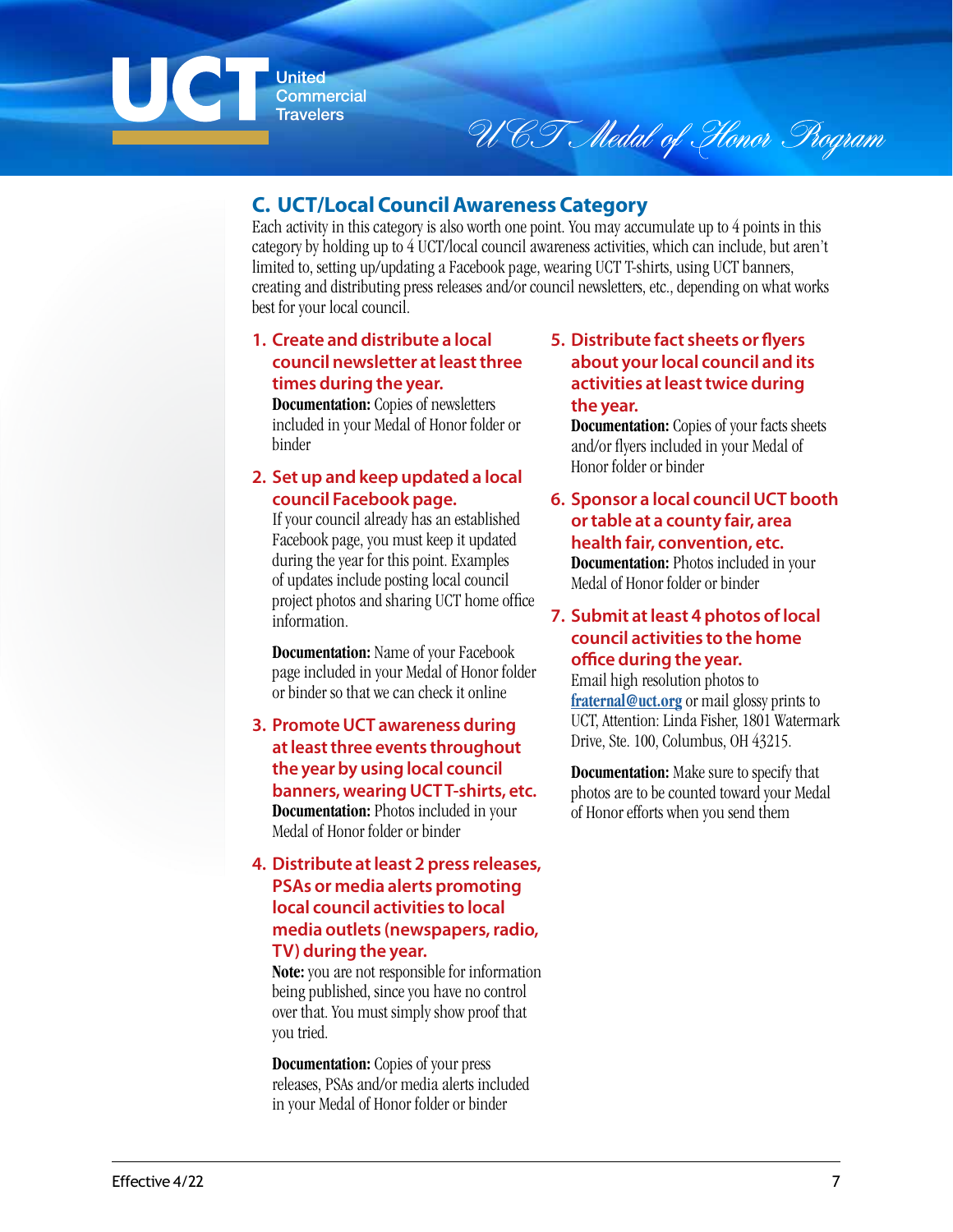

# Council Recognition Reporting Form

Following the March 31 membership year close, please check off the appropriate boxes showing which award level your council achieved and complete all requested information. **Make sure all supporting documentation is included with this form and submitted by May 1**. Include in your folder or binder the Activity Checklist and send to the Fraternal Department at the home office.

**Send to UCT: 1801 Watermark Drive, Suite 100 P.O. Box 159019 Columbus, OH 43215-8619**

**Tel: 614.487.9680 Toll-free: 800.848.0123 Fax: 614.487.9675**

UCT Medal of Honor Program

## **Medal of Honor Reporting Form**

|                                                                                              | TO: Fraternal Department |                                                                                                  |  | DATE: |  |
|----------------------------------------------------------------------------------------------|--------------------------|--------------------------------------------------------------------------------------------------|--|-------|--|
|                                                                                              | <b>WE DID IT!</b>        |                                                                                                  |  |       |  |
|                                                                                              |                          | We went for the: $\Box$ Platinum Medal $\Box$ Gold Medal $\Box$ Silver Medal $\Box$ Bronze Medal |  |       |  |
| Enclosed is the documentation showing the necessary requirements met to accomplish our goal. |                          |                                                                                                  |  |       |  |

Council Name: \_\_\_\_\_\_\_\_\_\_\_\_\_\_\_\_\_\_\_\_\_\_\_\_\_\_\_\_\_\_\_\_Council No. \_\_\_\_\_\_\_\_\_\_\_\_\_

Secretary-Treasurer \_\_\_\_\_\_\_\_\_\_\_\_\_\_\_\_\_\_\_\_\_\_\_\_\_\_\_\_\_\_\_\_\_\_\_\_\_\_\_\_\_\_\_\_\_\_\_\_\_\_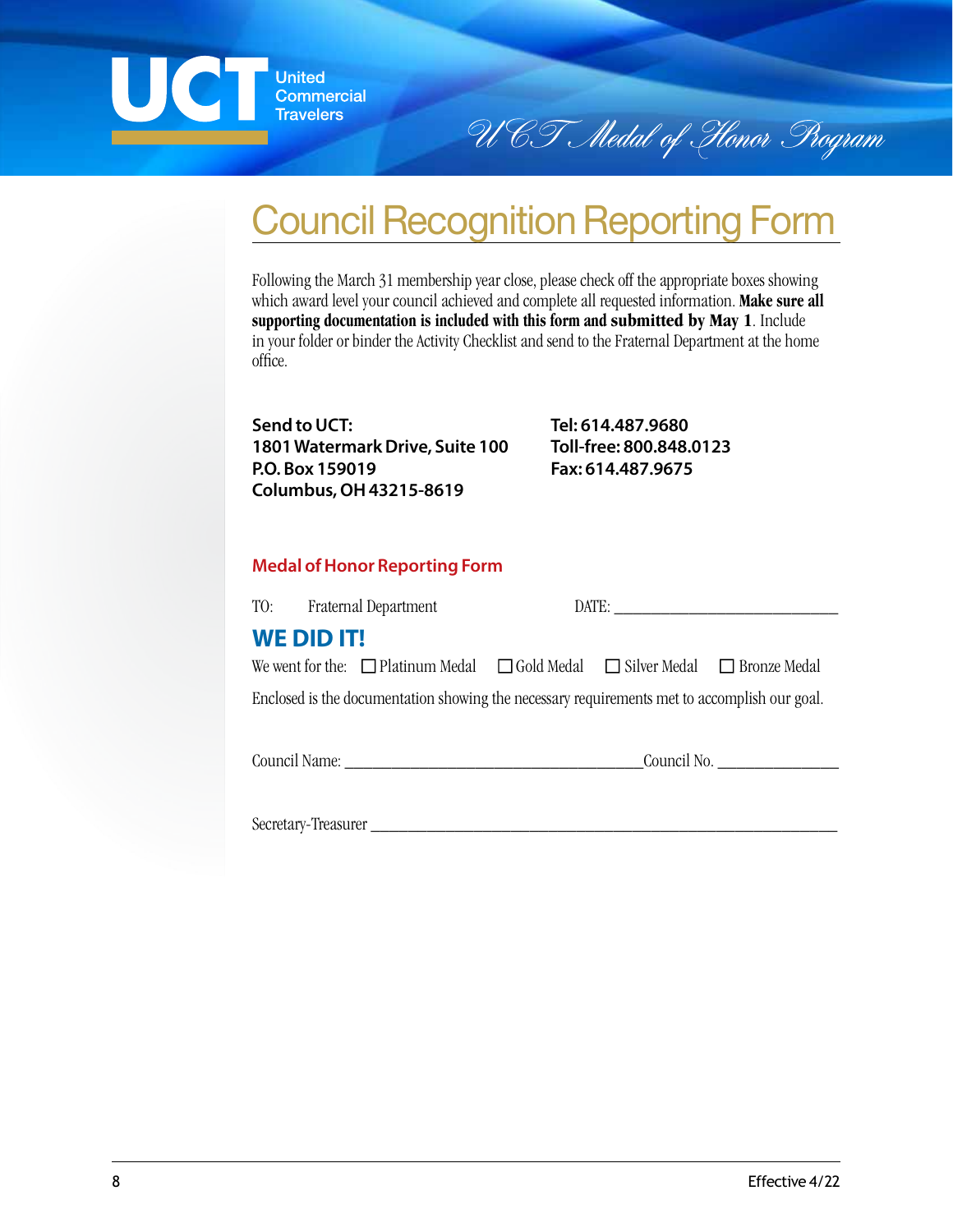

U CT Medal of Honor Program

# **Activity Checklist**

| We did it! We went for:<br>$\Box$ Platinum $\Box$ Gold $\Box$ Silver $\Box$ Bronze                                                                  | <b>PLATINUM</b><br>S500+<br><b>Certificate</b> | <b>GOLD</b><br>S300+<br><b>Certificate</b> | <b>SILVER</b><br>S200+<br><b>Certificate</b> | <b>BRONZE</b><br>Certificate |
|-----------------------------------------------------------------------------------------------------------------------------------------------------|------------------------------------------------|--------------------------------------------|----------------------------------------------|------------------------------|
| $\blacksquare$ Achieved a net gain in fraternal members for<br>the membership year (1 point)                                                        | $\Box$ Yes                                     | $\Box$ Yes                                 | No                                           | No                           |
| $\blacksquare$ Held the minimum council meetings during<br>the membership year (1 point)                                                            | $\Box$ 6                                       | $\Box$ 4                                   | $\Box$ 2                                     | $\Box$ 1                     |
| Submitted a local council activity report to the<br>$\mathcal{L}_{\mathcal{A}}$<br>home office by <b>March 1</b> (1 point)                          | $\square$ Yes                                  | $\Box$ Yes                                 | $\Box$ Yes                                   | $\square$ Yes                |
| Submitted local council officers to the home<br>office by <b><u>June 1</u></b> $(1 \text{ point})$                                                  | $\square$ Yes                                  | $\Box$ Yes                                 | $\square$ Yes                                | $\square$ Yes                |
| $\blacksquare$ Earned the required points for elective activities<br>in each category (list activities below):<br>(Up to 4 points in each category) | П<br>Minimum<br>10<br>Points                   | П<br>Minimum<br>8<br>Points                | П<br>Minimum<br>6<br>Points                  | П<br>Minimum<br>3<br>Points  |
| A. Fraternal Activities                                                                                                                             |                                                |                                            |                                              |                              |
|                                                                                                                                                     |                                                |                                            |                                              |                              |
| 2. $\overline{\phantom{a}}$                                                                                                                         |                                                |                                            |                                              |                              |
|                                                                                                                                                     |                                                |                                            |                                              |                              |
|                                                                                                                                                     |                                                |                                            |                                              |                              |
| <b>B. Community Service/Donations Activities</b>                                                                                                    |                                                |                                            |                                              |                              |
|                                                                                                                                                     |                                                |                                            |                                              |                              |
|                                                                                                                                                     |                                                |                                            |                                              |                              |
|                                                                                                                                                     |                                                |                                            |                                              |                              |
| $4. \_$                                                                                                                                             |                                                |                                            |                                              |                              |
| <b>C. UCT/Local Council Awareness Activities</b>                                                                                                    |                                                |                                            |                                              |                              |
| 1.                                                                                                                                                  |                                                |                                            |                                              |                              |
|                                                                                                                                                     |                                                |                                            |                                              |                              |
| 3.                                                                                                                                                  |                                                |                                            |                                              |                              |
| 4.                                                                                                                                                  |                                                |                                            |                                              |                              |
|                                                                                                                                                     |                                                |                                            |                                              |                              |
| <b>Total points accumulated</b>                                                                                                                     |                                                |                                            |                                              |                              |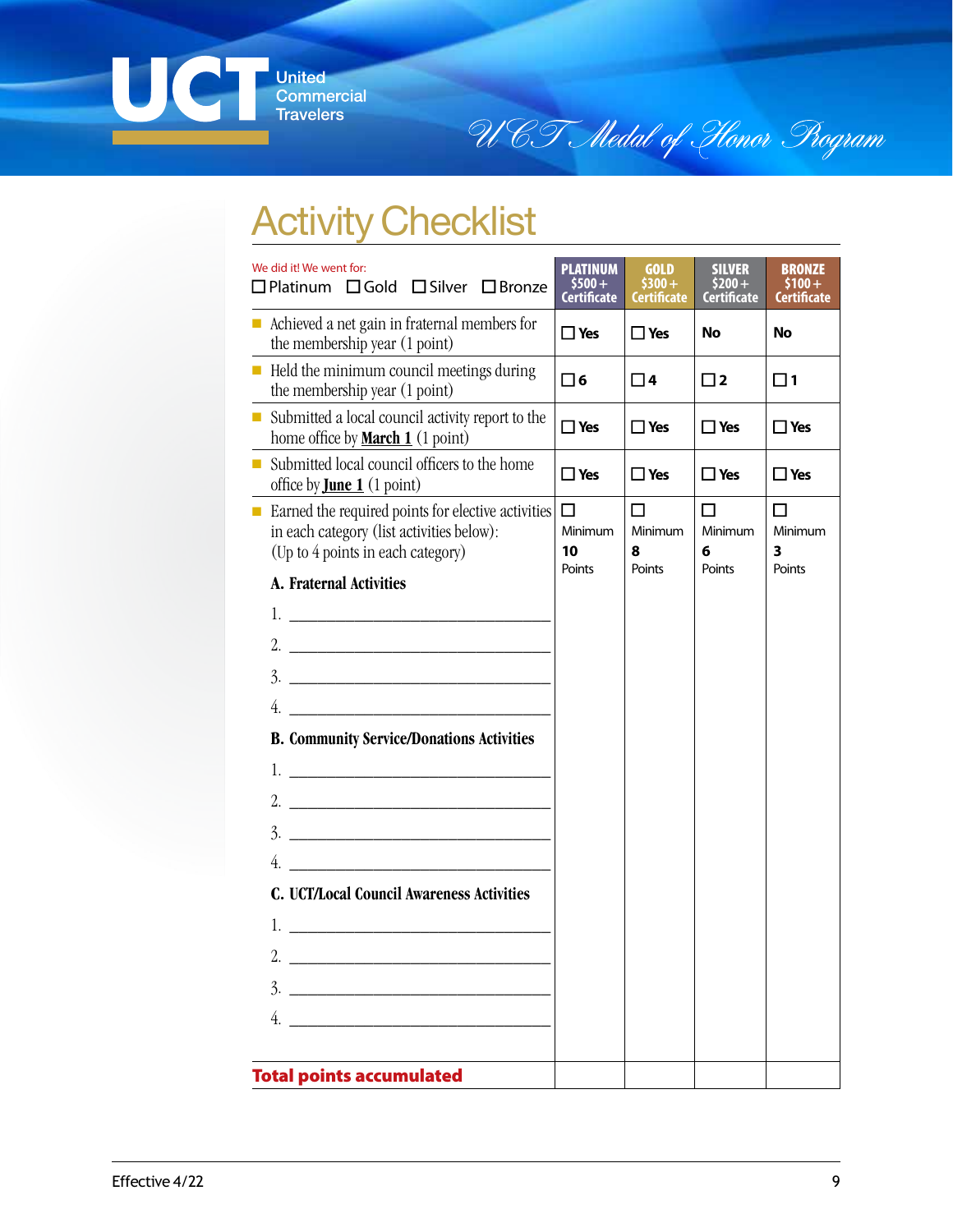

How to set up Your Medal of Honor Program Binder

Your council's Medal of Honor mandatory requirements and elective activities should be documented by requirements and categories in your program folder or binder with the Council Recognition Reporting Form and Checklist in the very front. Please don't document chronologically. Dividers should be used to denote sections, and it's helpful to include a list of activities at the beginning of each category. For example:

#### **Council Recognition Reporting Form** (page 8)

#### **Activity Checklist** (page 9)

#### **Section 1. Program Mandatory Requirements**

- Council Meetings (copies of meeting minutes)
- Reports to the Home Office (copies of local council activity report and local council officer form)

### **Submitting your binder digitally.**

U CT Medal of Honor Program

**If you are submitting your binder digitally, scan your documents into one file and email it to lfisher@uct.org.**

#### **Section 2. Fraternal Category**

- Conduct a Fraternal Activity (photos of installation of officers, presentation of anniversary awards, etc.)
- Hold a Council Social Gathering (photos of council picnic, bowling night, etc.)

#### **Section 3. Community Service/Donations Category**

- Participate in or Hold Community Service Activities (photos, thank you notes from causes and charities, etc.)
- Make a Minimum Donation of \$250 to UCT Charities (copy of check)

#### **Section 4. UCT/Local Council Awareness Category**

- Create and Distribute a Local Council Newsletter at Least Three Times During the Year (copies of newsletter)
- Distribute at Least Two Press Releases, PSAs or Media Alerts Promoting Local Council Activities to Local Media Outlets During the Year (copies of press release, PSAs and/or media alerts)

**Of course, you will have more documentation under each category, but this hopefully serves as an example. If you have questions, please contact us.**